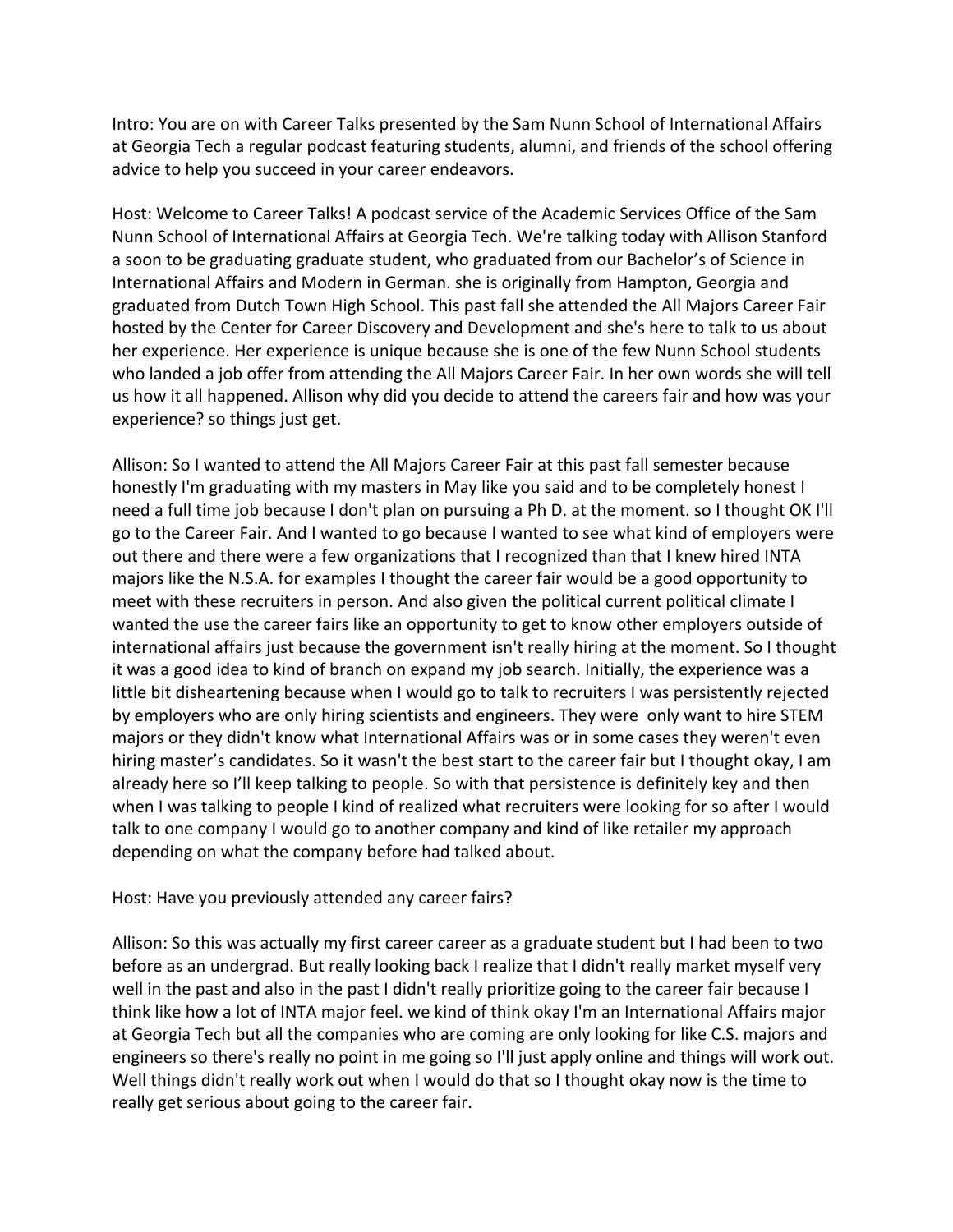Host: What was your expected outcome from going and what ended up happening?

Allison: So what I expected and pretty much the typical career fair experience is you go you talk to recruiters for an hour or so not really gain anything substantial you go and get some information as an International Affair's Major. Ok if I go and talk to like a technology company more than likely I would expect that they wouldn't really have anything for me or I would just be told to apply for everything online. So that's what I thought was going to happen. Well what actually happened was pretty cool. I ended up talking to the National Air and Space Intelligence Center otherwise known as NASIC and It is the intelligence branch of the United States Air Force so it's part of the Department of Defense. And obviously before going to the career fair I didn't even know NASIC existed like when I saw all their information actually Googled them before I went and talk to them because I'm like okay I need to know who they actually are. But if it wasn't for the career fair I never would have even known that NASIC existed. When I was there I really connected with right away with two recruiters who were there and actually they were only looking for STEM people. But luckily an Intelligence Analyst was actually there and I was able to talk to her for a good fifteen or twenty minutes or so and in the end I actually got an interview out of it. So the recruiter she took my resume and said if we have anything that opens in the Intelligence Analyst area we'll reach out to you. I gave her my resume and a few weeks late and a few weeks later I got an e-mail from the recruiter saying hey we'd like to interview you for position that opened up and the position actually didn't even exist when I went to the career fair but because I went to the career fair and made that personal connection and was able to hand off my resume, when the job opportunity did come up I was one of the first people they contacted. So in the end I got an interview out of it and eventually a job offer and with the federal government the nonetheless and a time when the federal government or at least people say that the Fed it isn't really hiring at the moment but apparently different Department of Defense is so.

Host: Did you give them your elevator pitch? what did it sound like? So I did, actually and I went something along the lines of... Hi my name is Allison Stanford and I'm a master's student studying International Affairs with academic and professional experience in Europe, Asia, and Africa. My research interests focus on the science and technology policy strategies of developing countries and what impact they may have on the United States. I understand you're recruiting STEM majors today but what opportunities does NASIC have for someone with my background. And also protip before I talk to the recruiter actually Google NASIC to see kind of what they did and I tailored my elevator pitch to match kind of what I thought they would be looking for. So with that it's really important to know your audience and kind of okay it's good to have you know your basic elevator pitch but it's also important to know who you're talking to so that way you can kind of tailor it to what they're looking for.

Host: How did the Nunn School/Georgia Tech and/or the career's class help you?

Allison: Yeah so I'm pretty sure that if I had studied any other university I would not have been offered this job as quickly as I was not necessarily on the spot but to get an interview so quickly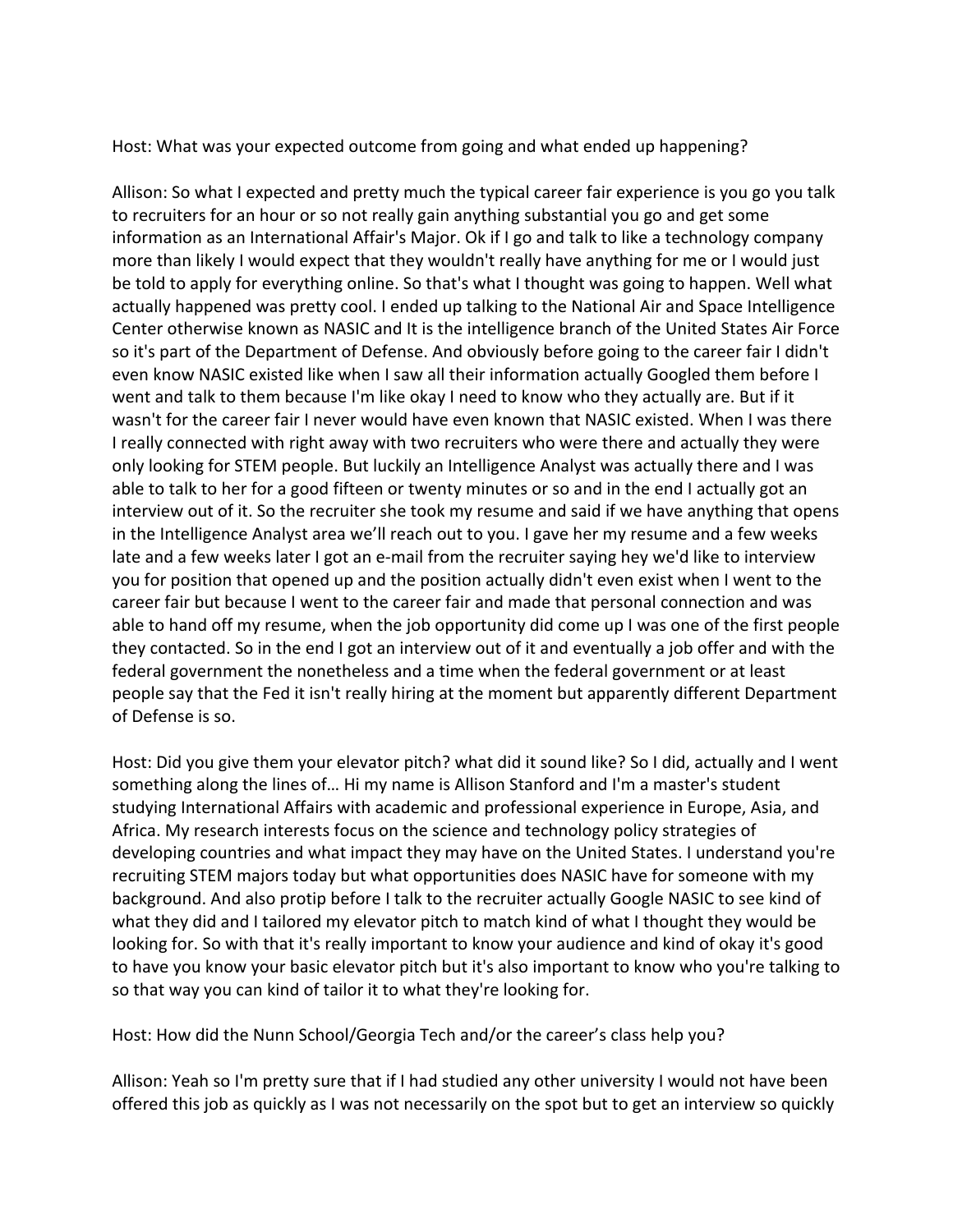right after the career fair. And I definitely have the Nunn School and Georgia Tech to thank for this. So the Nunn School sets you apart. We have the opportunity to work alongside scientists and engineers on a daily basis and if you actually capitalize on this opportunity instead of saying oh no I have to work with the non-INTA major you can actually use it to your advantage when you go and you're trying to look for a job or that internship. So actually while I was at the Career Fair and then later on in my actual interview with NASIC I was actually asked to talk about the projects in which I worked with STEM majors. And like the dynamics there and how well I was able to work with them. And I have to credit the Nunn School because they gave me numerous opportunities to do just that like I feel like at any other school you know all the International Affairs majors that the Political Scientists are always stuck together kind of like in their bubble. But here in the Nunn School we have the opportunity to work with all of these people outside of our field and to learn from them of course. So that was really cool. And also here in the Nunn School we do learn International Relations Theory and all of that but we're taught how to critically examine real world problems. It's more focused on application instead of theory. So the fact that most of the assignments that we have to do with real world applications everything we learn. So yeah it's definitely based you can hear some. So basically the Nunn School's emphasis on applications instead of just theory proved to be incredibly useful because we're taught how to critically examine real world problems using these theoretical skill sets. But we still have like our feet in the ground in we're in touch with reality so that really prove useful. And then how did Georgia Tech help me? Well Georgia Tech is hard and everyone knows that and there's a lot of weight that comes with the name because there's such a high expectation for Georgia Tech in the academics here in what you have to go through. And actually funny enough one of my interview questions was how do you deal with stress and do the work well under high stress situations please give an example and I almost started laughing during my interview because I'm like okay let me tell you about my academic career and the stressful situations that I'm always in and so. I mean this is the reason why Tech students are so high in demand right? It's because no matter what this Institute throws at us and all the projects we have and homework assignments and test and extracurricular and all of that. We still manage to get everything done and not only do we manage to get it done but we manage to do it effectively and we excel at it in the process. So I actually have to thank Georgia Tech for all the stress because it's really helped me with the job search and employers they are appreciate that.

Host: What would you say to students who normally dismiss attending the career's fair?

Allison: I mean to put it bluntly; I would say just go. Like you're not going to lose anything out from going you're only going to gain something. So you just need to get the practice in. If you look at the employers list who are attending the career fair and you think okay there's absolutely no one here for me like I'm not going to get any internships or full-time positions out of this. Okay, you might think that but you might go there and actually be pleasantly surprised or in my case, find a company or organization you didn't even know existed feeling like you really connect with them and then end up getting a job offer with them. And at any rate even if you go and you don't find anyone or any organization that you're interested in you're still going to get the practice in and you're going to practice giving your elevator pitch, you're going to